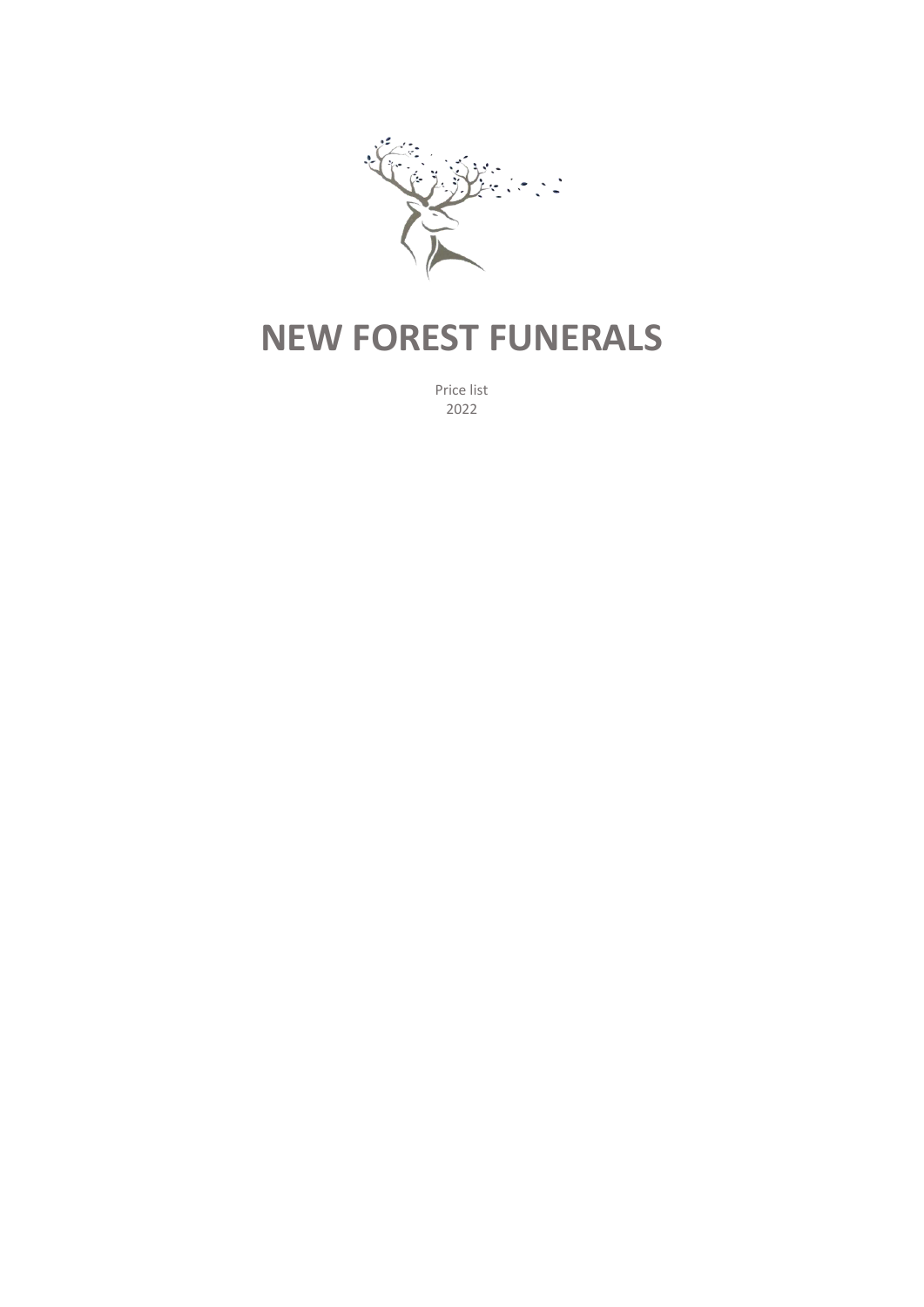#### *Professional services*.

(services provided directly to you)

- ❖ Advice, support and guidance.
- ❖ Provision of the appropriate personnel to make the funeral arrangements.
- ❖ Completion of all necessary and legal documentation.
- ❖ Liaising with any third party on your behalf.

### *Supplementary services.*

(*services* provided to you and the deceased)

- ❖ *Bringing the deceased into our care\*.*
- ❖ *Embalming.*
- ❖ *Preparation.*
- ❖ *Presentation.*
- ❖ *Use of a private chapel of rest.*

*\* at any time of the day including weekends and bank holidays form any private residence, nursing or care home, hospital or hospice within a 40-mile radius.*

*£555.00*

#### *Hearse and funeral staff.*

- ❖ Provision of a standard black or silver hearse\*.
- ❖ Provision of a qualified funeral director.
- ❖ Provision of sufficient bearers to carry or manoeuvre the coffin
- ❖ Provision of support staff to assist family members who wish to carry the coffin\*\*
- \* we can provide a number of different funeral transport options.

\*\*Due to New Forest District Council regulations it is not possible for family or friends to carry the coffin within their cemeteries.

£680.00 *Limousines.* ❖ *Provision of a seven-seat limousine £220.00* ❖ *Provision of wheelchair accessible transport £ POA Horse drawn Hearse.*

- ❖ *Provision of black hearse with four black horses.*
- ❖ *Provision of black hearse with two black horses.*
- ❖ *Prevision of white hearse with four grey horses.*
- ❖ *Provision of White hearse with two grey horses.*
- ❖ *Provision of matching following carriages.*
- ❖ *Provision of mounted outriders.*

*Motorcycle hearse.*

- ❖ *Triumph Bonneville*
- ❖ *Triumph Thunderbird*
- ❖ *Suzuki Hayabusa*

*From £900.00*

£880.00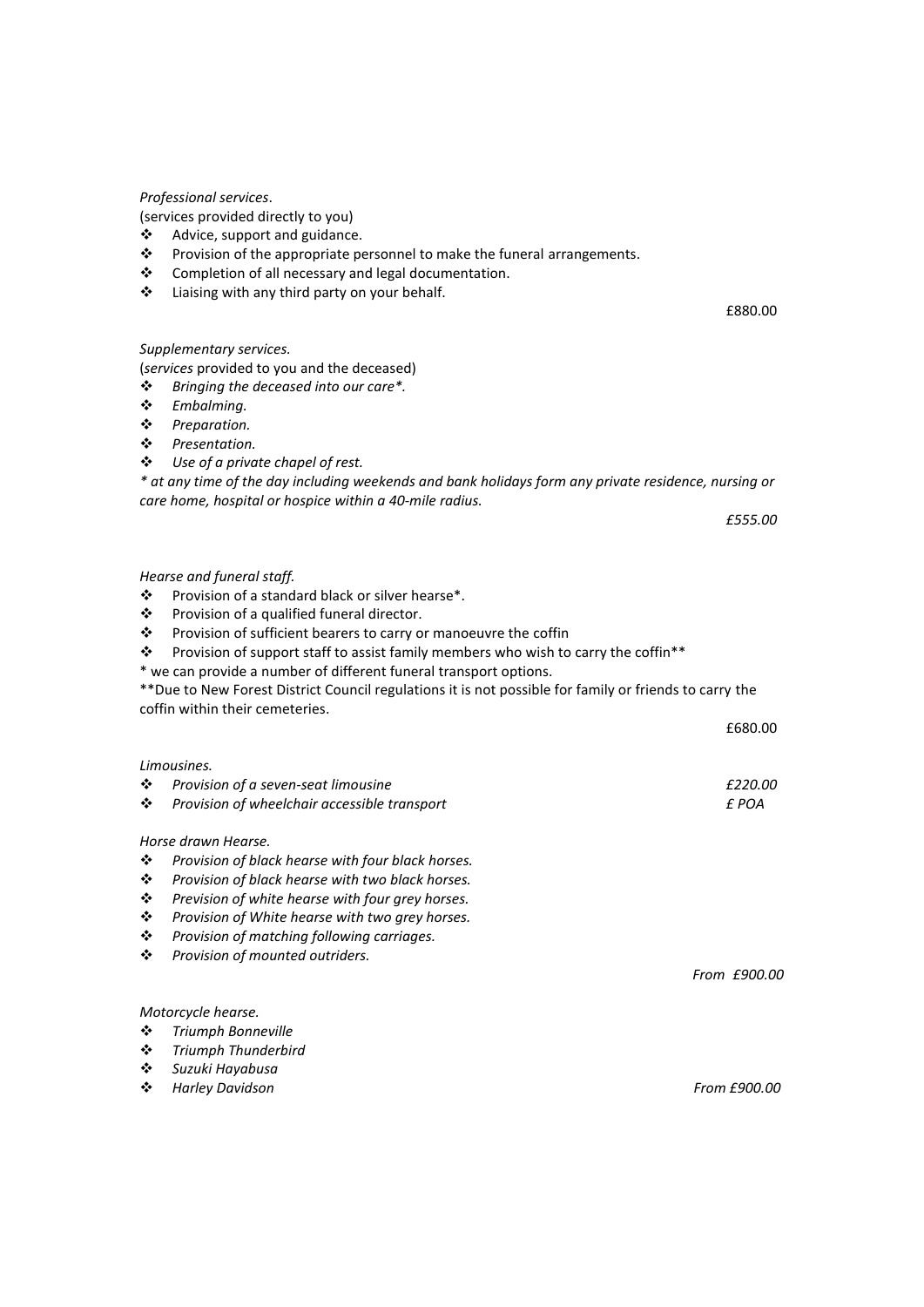| Coffins.                                                               |         |
|------------------------------------------------------------------------|---------|
| Traditional shaped coffins.                                            |         |
| Cambridge (Elm effect)                                                 | £350.00 |
| Collingwood (Cherry effect)                                            | £350.00 |
| Newcastle (Oak veneer)                                                 | £450.00 |
| Stirling (Dark elm veneer)                                             | £450.00 |
| Whitby (Oak veneer)                                                    | £525.00 |
| Hamilton (Polished golden teak oak veneer)                             | £545.00 |
| York (Oak veneer with embossed sides)                                  | £525.00 |
| Hamsterley (Mahogany veneer with embossed sides                        | £565.00 |
| Hexham (Oak veneer with raised lid and panelled sides)                 | £585.00 |
| Oxford (Oak veneer with side panel details in a range of colours)      | £625.00 |
| Ascot (Solid oak with raised lid)                                      | £875.00 |
| Argyle (Solid redwood coffin with raised lid and panelled sides)       | £950.00 |
| Hainsworth (Woollen coffin available in natural or limestone colours)  | £900.00 |
| Sailing (other picture coffins are available)                          | £725.00 |
| Shannon (Solid oak polished finish with side panels and raised lid)    | £955.00 |
| Brighton (Solid pine coffin available with polished or natural finish) | £650.00 |
|                                                                        |         |
| Daisy Coffins.                                                         |         |
| Daisy Bamboo Premium bamboo coffin                                     | £775.00 |
| Water hyacinth half round coffin                                       | £725.00 |
| Water hyacinth traditional shape                                       | £725.00 |
| Premium wicker traditional golden                                      | £800.00 |
| Premium wicker traditional grey                                        | £800.00 |
| Daisy banana leaf traditional shape                                    | £880.00 |
| Daisy banana leaf square                                               | £880.   |
|                                                                        |         |
| Ecoffins.                                                              |         |
| Traditional.                                                           |         |
|                                                                        |         |
| English willow                                                         | £750.00 |
| Bamboo Eco                                                             | £495.00 |
| Bamboo lattice                                                         | £525.00 |
| Willow Highsted                                                        | £625.00 |
| Banana leaf                                                            | £525.00 |
| Pandanus                                                               | £525.00 |
|                                                                        |         |
|                                                                        |         |
| Round ended coffins.                                                   |         |
| English willow                                                         | £775.00 |
| Bamboo Eco                                                             | £525.00 |
| <b>Bamboo lattice</b>                                                  | £525.00 |
| Willow Cromer Light                                                    | £650.00 |
| Banana                                                                 | £565.00 |
| Pandanus                                                               | £575.00 |
|                                                                        |         |
|                                                                        |         |
| Pod Shaped                                                             |         |
| Willow pod                                                             | £575.00 |
|                                                                        |         |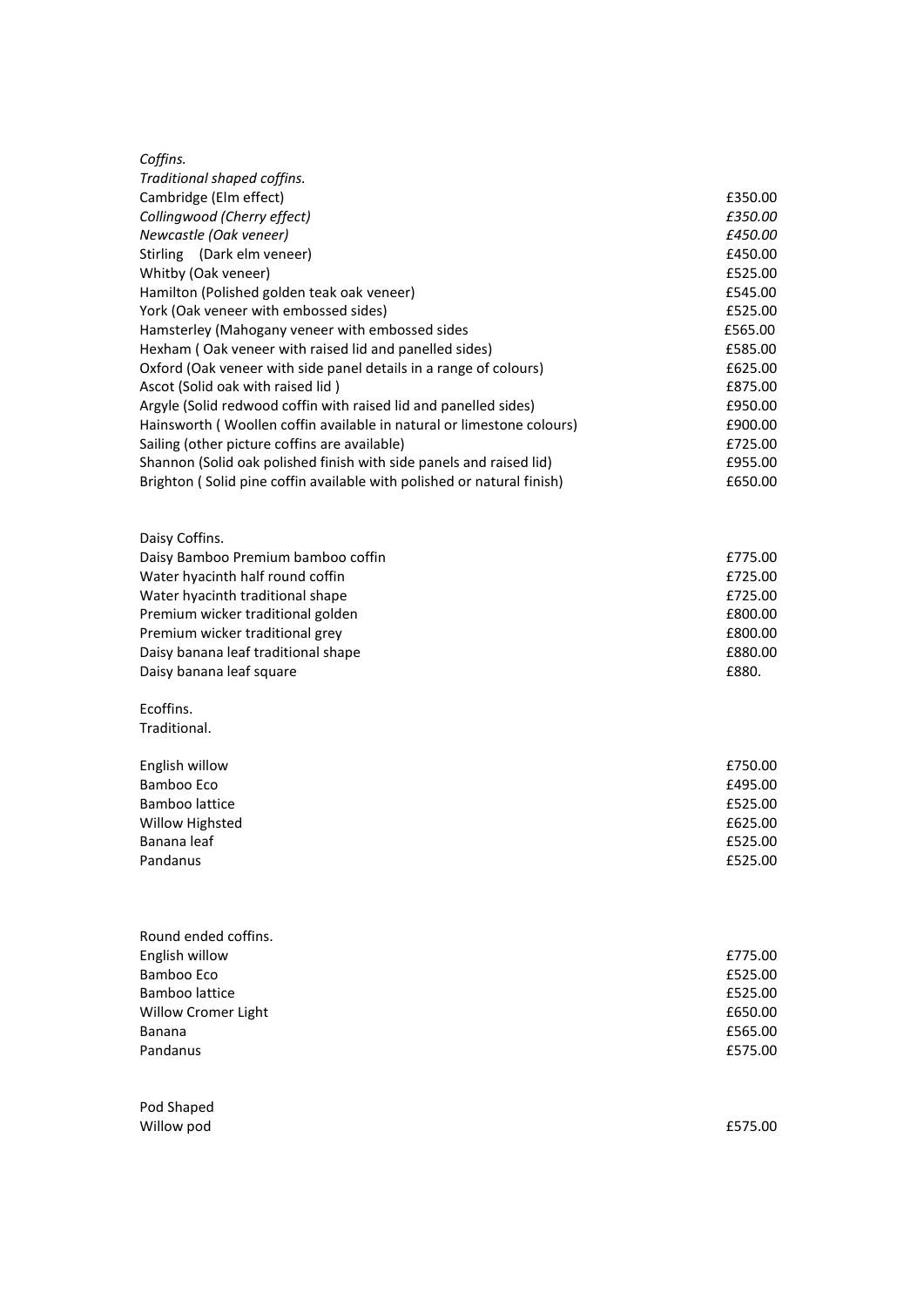Caskets.

| Banana Plain  | £625.00 |
|---------------|---------|
| Banana Cerise | £625.00 |
| Banana Ebony  | £625.00 |
| Pine          | £645.00 |

Coffins continued.

| Cardboard  |         |
|------------|---------|
| Manilla    | £285.00 |
| White      | £285.00 |
| Wood grain | £285.00 |

| <b>Cardboard Picture Coffins</b>                                                      |         |
|---------------------------------------------------------------------------------------|---------|
| <b>Bespoke</b>                                                                        | $EPOA*$ |
| Spitfire                                                                              | £335.00 |
| <b>Bluebells</b>                                                                      | £335.00 |
| Poppy                                                                                 | £335.00 |
| Garden                                                                                | £335.00 |
| Seaside Sunset                                                                        | £335.00 |
| <b>Daffodils</b>                                                                      | £335.00 |
| Butterfly                                                                             | £335.00 |
| Lily                                                                                  | £335.00 |
| * Becaake picture coffine prices from £275.00 depending on required art work / design |         |

Bespoke picture coffins prices from £375.00 depending on required art work / design.